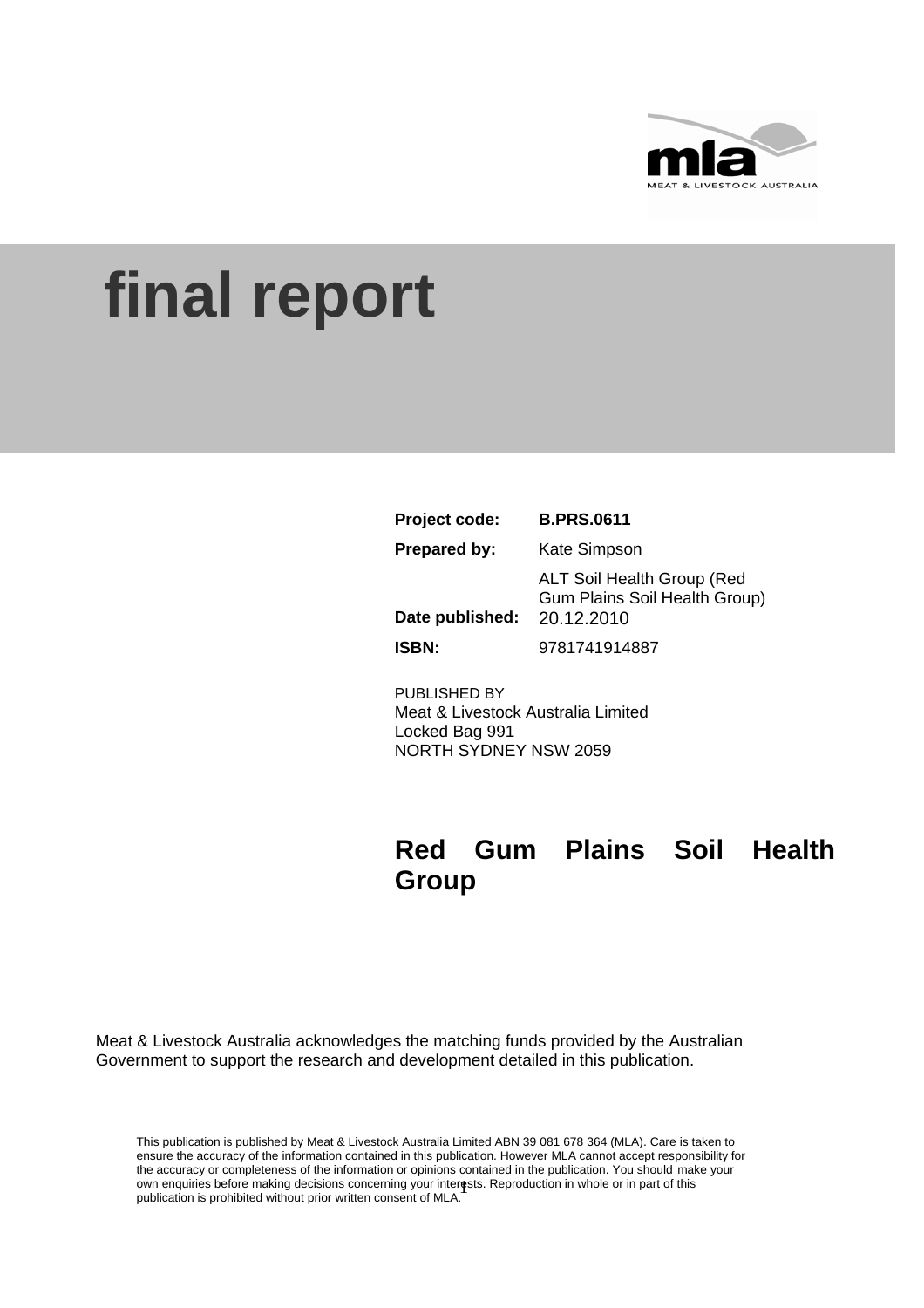

## **Red Gum Plains Soil Health Group**

**Final Report for MLA PIRD project 2006/V03** 

March 2010

### *Soil Productivity with Naturally Occurring Additives*

#### **Project Description**

To increase beef/lamb production by 10% (or 10 kg live weight per hectare) on the Red Gum Plains of Gippsland by improving the biological activity of soils in order to achieve healthier more productive soils, pastures and animals.

#### **Project Objective**

- 1. To have 12 members of the group knowledgeable about the benefits of enhanced soil productivity through using different organic additives.
- 2. To demonstrate whether it is possible to import, on a commercial scale, organic additives that may function in place of the missing microorganisms and enzymes.
- 3. To increase beef/lamb production by 10% or 10 kg live weight per ha.
- 4. To restore enzymes in the soil nitrogen cycle (and probably other soil cycles as well) and confirm their presence via DNA testing.
- 5. To demonstrate whether there is a relationship between improvement of soil health and increased productivity by 10% (weight gain of livestock grazing the pastures enriched with organic additives tested through the proposed demonstration.
- 6. To trial these additives to determine if the importations enhance and sustain long-term soil productivity.

**Hypotheses**: Organic additives such as poultry manure, brown coal, molasses and compost tea, may be cost effective enhancers of soil productivity, pasture growth and weight gain of livestock. Restoration of missing DNA (i.e., missing soil micro-organisms and their enzymes) could be accomplished with applications of poultry manure and compost tea, but perhaps not with brown coal and sugar, substances lacking living soil micro-organisms. It is possible that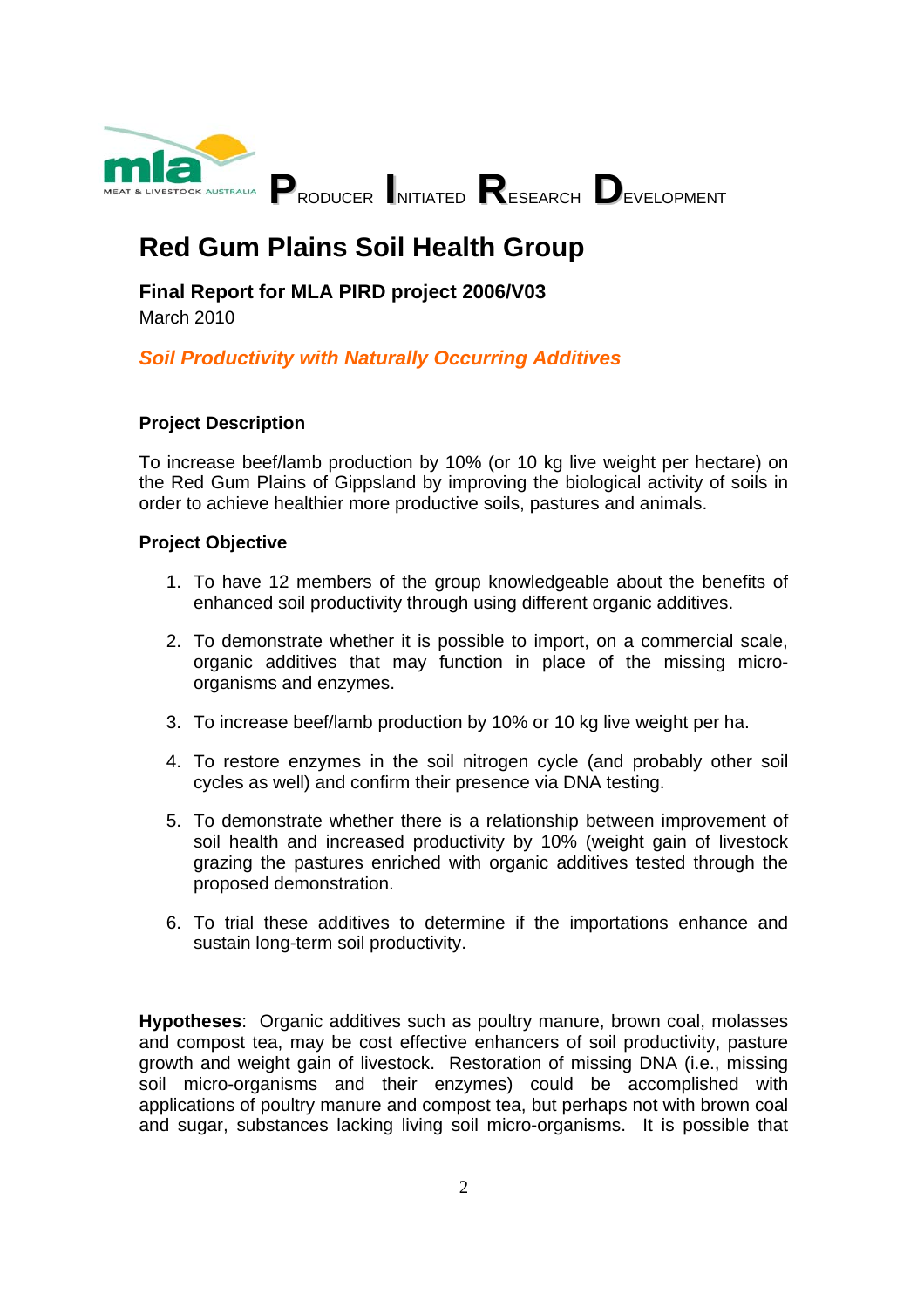brown coal will stimulate existing micro-organisms. It is also possible that the "missing" micro-organisms are present on the demonstration farms but in such low numbers that they were not sampled earlier. If so, is it possible that the additives might change soil conditions to benefit these micro-organisms and permit their increase?

From these trials we hoped to learn more about how to "farm" beneficial microorganisms so that they can foster and sustain higher productivity as well as engaging the broader community in answering the questions we were asking and pursuing soil health in general.

#### **Methodology**

Four farms in the Forge Creek, Bengworden, Llowalong and Briagolong areas hosted the demonstrations. Molasses, compost tea, poultry manure and brown coal respectively were applied to seven hectare paddocks (recommended by Soil Foodweb Institute based on soil samples collected in April 2007) and comparisons were made with a similar sized control treated the same as the rest of the farm. Grazing weight gains and pasture growth measurements were to be recorded. A series of different soil tests were carried out over the three year period along with various other activities. These can be divided into two groups; management and communication. Management activities included trial planning, actions, meetings, soil testing decisions and reporting. Communication activities included field days, farm walks, seminars, workshops and media releases prior to and following events. All these activities contributed to the methodology and are outlined in the Timeline document. (See Appendix One.)

#### **Data Analysis**

In November 2009 the group sought to have the soil tests analysed as recommended by Associate Professor Pauline Mele but there was insufficient data collected to carry out a statistical analysis or accurately assess differences between the controls and additive paddocks. This is supported by Dr Steven Wakelin's comments following. The group wishes to acknowledge Associate Professor Pauline Mele's generous contribution to the group to launch the project, by attending the final farm walk and sharing new knowledge.

#### **Soil test differences**

**CSIRO** "*Report to the Red Gum Plains Soil Health Group*" Dr Steven Wakelin June 2009 **Executive Summary** 

"DNA based tools were used to characterise the response of soil microbial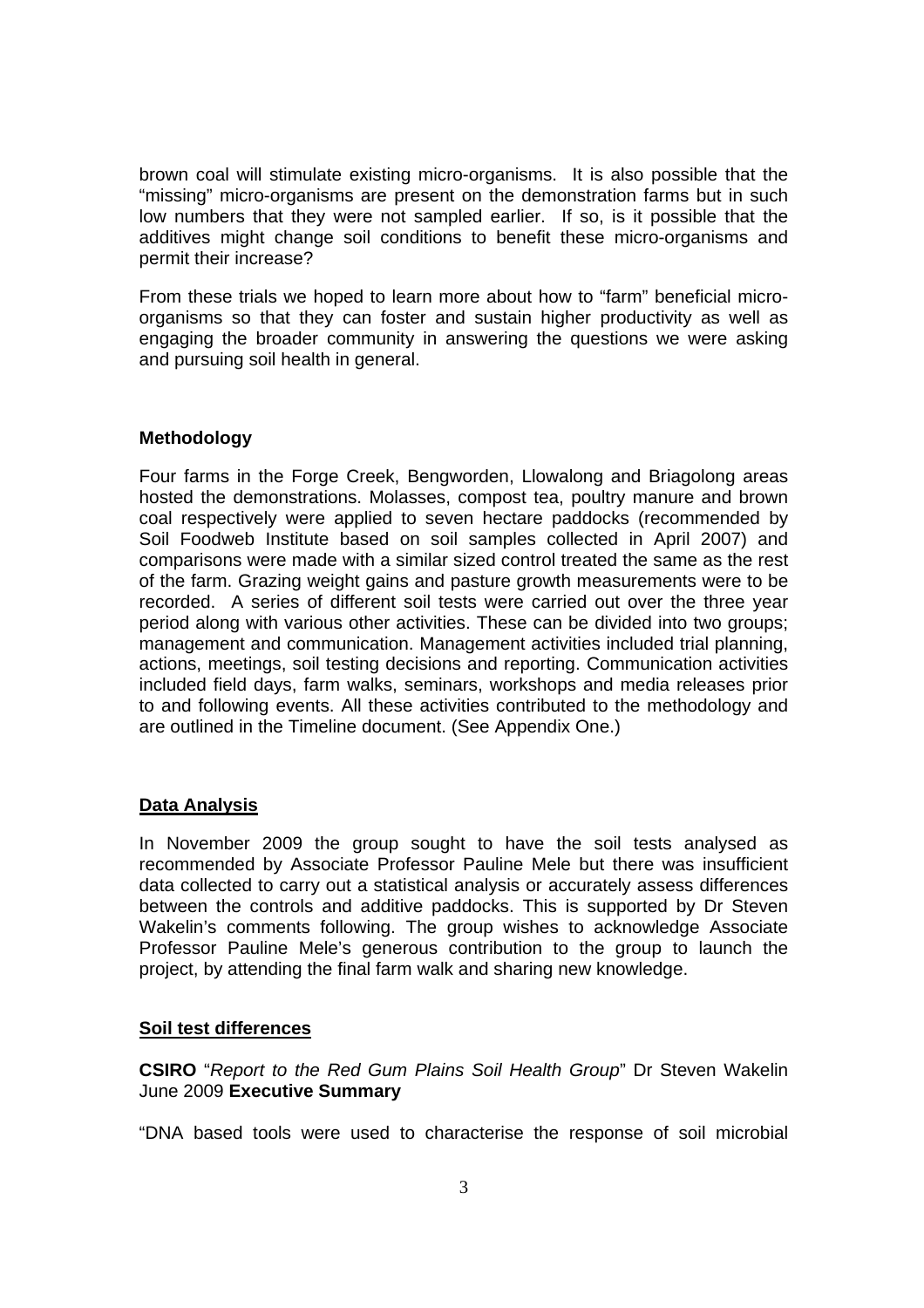communities in faming systems receiving addition of organic treatments such as coal dust, molasses, compost tea and poultry manure.

Samples were collected over a three year time period (2007-2009) and delivered to CSIRO Land and water for analysis. CSIRO Land and Water undertook analysis of bacterial and fungal community structure and diversity, and also quantified the *nif*H gene which is functionally linked to Nitrogen fixation by soil bacteria.

Bacterial and fungal communities in the soils were significantly different between farms – the largest factor determining the species of microorganisms present was the farm the soil originated from. This is consistent with much of the literature.

For each farm, significant shifts in the types of bacterial and fungal species occurred over time. This temporal effect was also mirrored in the changes of key diversity indices (richness and evenness) for the microbial communities. The significant 'time' effect may have been due to adverse climatic conditions during the 2007-2008 season.

Within each farm, changes in soil microbial species composition and diversity of the communities were evident in some treatments. Caution should be exercised in interpreting these changes as it was not possible to undertake tests for significance at the treatment level."

Other soil tests used in the trial (SWEP and Soil Food Web) were unable to be compared. The reasons for this include the timing of sampling, the sampling methods used and the technical basis of the tests being different. Comments relating to these issues can be found in the Evaluation Workshop notes - Appendix Two.

#### **Weight gain differences**

Weather conditions during the three year trial have been a challenge. Rainfall has been well below average. Therefore it has been difficult to find measurable weight gain or pasture growth differences at each of the demonstration sites. Weight gains on each farm have either favoured the additive site or the control at different times and were considered by each farmer participating in the trial to be insignificant. One of the aims of the project was for a 10% increase in production but this has not been the case.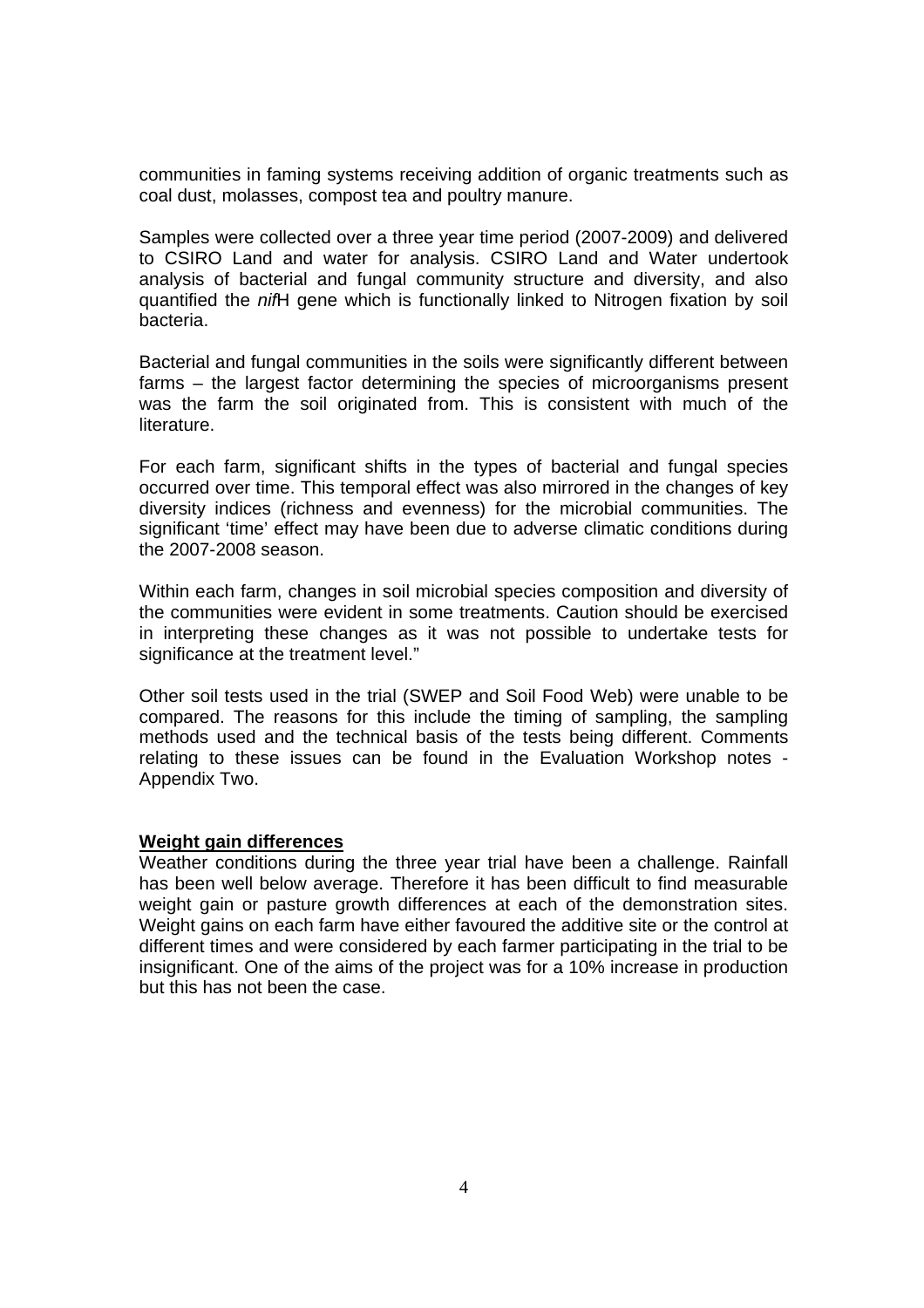#### **Group learning**

On 3rd March, 2010 the group conducted an Evaluation Workshop facilitated by Greg Forster attended by 15 people. The group discovered the trial work to be challenging both in design and implementation. Following are the group's original objectives and some general responses regarding their achievement.

- 1. To have 12 members of the group knowledgeable about the benefits of enhanced soil productivity through using different organic additives.
	- a. The group did achieve the objective of educating 12 members about the benefits of enhanced soil productivity through using different organic additives. This is supported in the workshop by points highlighted with the following symbol  $(\odot)$ . See Appendix Two.
	- b. Educational opportunities were achieved by participating in the trial, attending field days, seminars and workshops.
	- c. Generally speaking the group did not achieve the trial objectives e.g. live weight gain and production increases, but did believe the first objective was accomplished in having farmers more knowledgeable about soil productivity and using different additives.
- 2. To demonstrate whether it is possible to import, on a commercial scale, organic additives that may function in place of the missing micro-organisms and enzymes.
	- a. This objective was not achieved due to limitations in project planning and implementation. In particular the appropriate selection of monitoring tools to evaluate the impact of the additives. Economic data was also heavily skewed due to the size of the trials and the relatively small additive quantities required. These small quantities attracted a large price premium not reflecting commercial rates. This is supported in the workshop by points highlighted with the following symbol  $(\square)$ . See Appendix Two.
- 3. To increase beef/lamb production by 10% or 10 kg live weight per ha.
	- a. A 10% difference in total live weight gain from the measurements taken was found in the Brown Coal trial. However the difference was in favour in the control rather than the additive site. No discernable differences were achieved in the remaining trials. Possibly due to the various planning and implementation issues. This is supported in the workshop by points highlighted with the following symbol  $(\bullet)$ . See Appendix Two.
- 4. To restore enzymes in the soil Nitrogen cycle (and probably other soil cycles as well) and confirm their presence via DNA testing.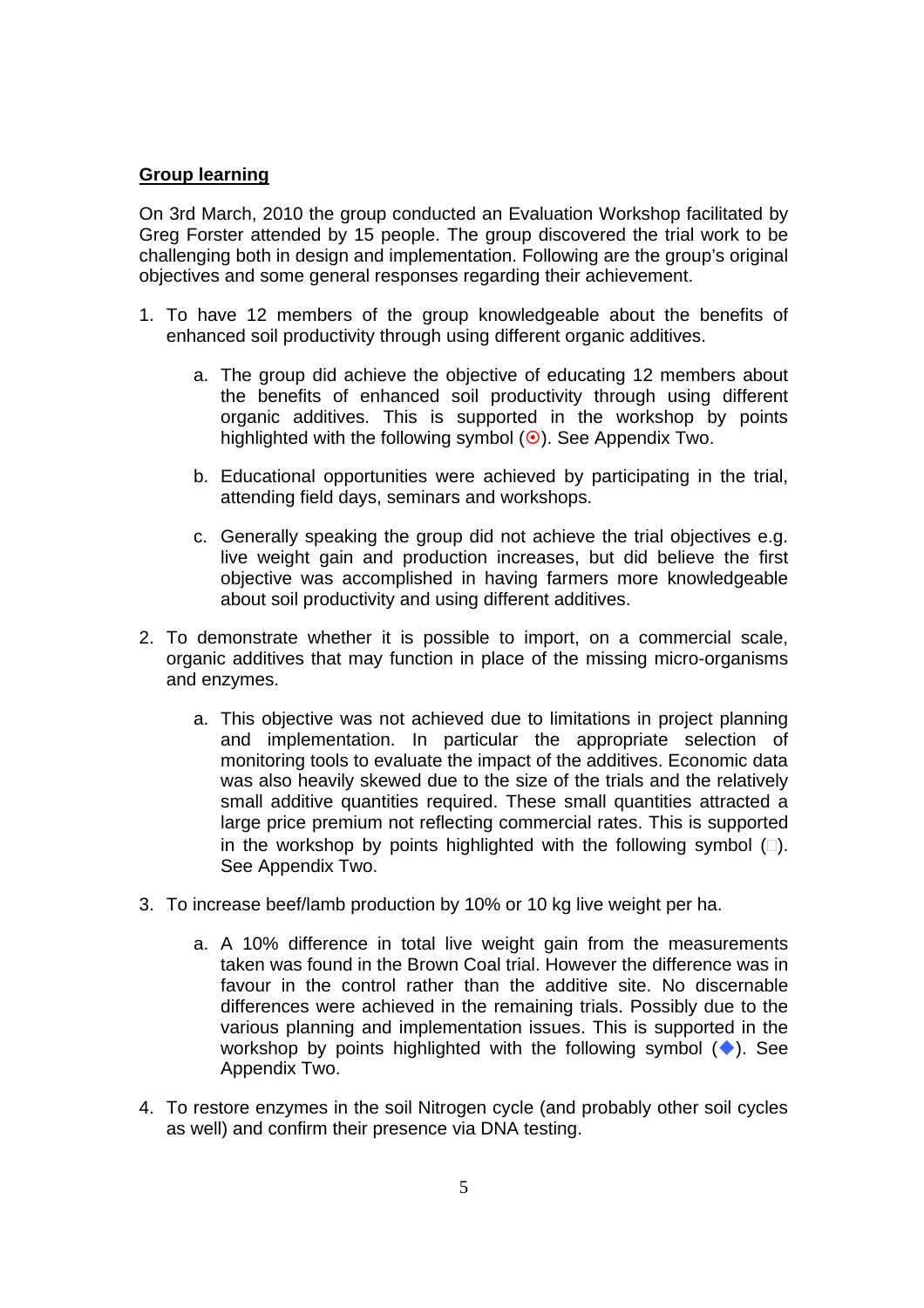- a. Original DNA soil test data from the trial did not indicate a total absence of enzymes involved with the soil Nitrogen cycle therefore did not provide a basis for restoration by amendments. (See Figure 11 CSIRO DNA report.)
- b. A population increase of Nitrogen fixing genes was experienced during periods of the trial but these cannot be attributed to the treatments alone e.g. soil type and climatic conditions. (See CSIRO DNA report.)
- c. This objective was not met due to planning limitations and the complexity of the trial being beyond the capacity of those involved. This is supported in the workshop by points highlighted with the following symbol  $(\square)$ . See Appendix Two.
- 5. To demonstrate whether there is a relationship between improvement of soil health and increased productivity by 10% (weight gain of livestock grazing the pastures enriched with organic additives tested through the proposed demonstration.
	- a. There was no data found to demonstrate any improvement in soil health or an increase in productivity by 10% caused by the additives therefore this objective has not been met.
- 6. To trial these additives to determine if the importations enhance and sustain long-term soil productivity.
	- a. There is no data to determine if the importations have enhanced soil productivity. However there is some anecdotal evidence to suggest positive change.
		- i. Photo 1. October 2009 farm walk on the Compost Tea site.
		- ii. Brown Coal may produce improvements in soil productivity in the long term as indicated by mid 2008 and early 2009 grazing trial results. (See Appendix 3 page 27.)

Members have indicated no on-farm practice change as a result of the additives used however good grazing management and timing have been identified as critical tools for improving production and animal health. This view is supported in the workshop by points highlighted with the following symbol  $(\cdot)$ .

Trial measurements have indicated the following;

- o Small quantities of additives are expensive and do not reflect commercial costs (See Timelines, MLA reports and workshop presentation in Appendix One.)
- o Brown coal may provide benefits over the long term beyond this trial period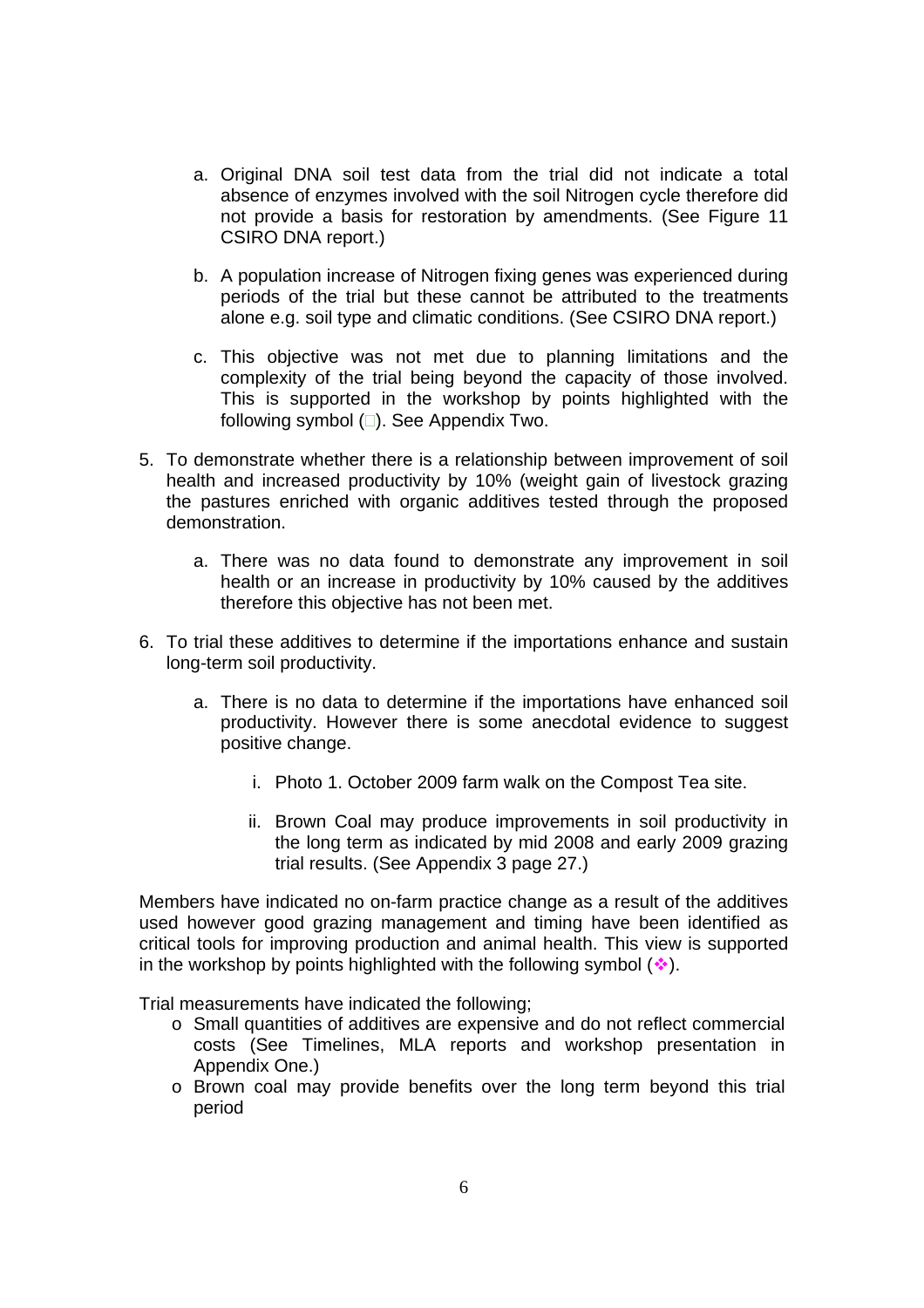o Trial results to date suggest no inputs (of those tested) maybe more beneficial to the members bottom line. This view is supported in the workshop by points highlighted with the following symbol  $\overline{(\bullet)}$ .

No clear environmental benefits have been identified as a result of the project.

#### **Field Days/Farm Walks/Speakers**

A range of soil health specialists and guest speakers attended field days, farm walks and meetings during the three year project including Dr Pauline Mele, Gerard Grasser, Kevin Hughes, Dr Cathie Harvey and Sonia Lee. Group participants believe lessons learned from the range of speakers have been very beneficial.

A large number of farmers as well as others involved in extension work including DPI and private organisations participated in these events. In total more than 150 people attended the farm walks, seminars and field days, some attending up to three of these events.

People attending the evaluation workshop believed it to be a most useful day and one of the best wrap ups for any project they had witnessed. (See Appendix One for Timelines and media releases.) Comments at the workshop relating to the field days include;

- $\circ$  The value of incremental learning (at field days was mentioned many times)
- o Walk, touch, smell and feel at farm walks
- o Repetitive messages re management and timing of farm activities make people think about their management decisions
- o Peoples passion and enthusiasm rubs off
- o Challenging conventional thinking
- o Farm walks and speakers provide learning opportunities
- o Exposes people to a different way of thinking
- o Valuable to have respected conventional mainstream farmers looking at something different involved in the trial

Overall the group was not satisfied with the results of the project. This view is supported by points listed under Project Satisfaction in Appendix One.)